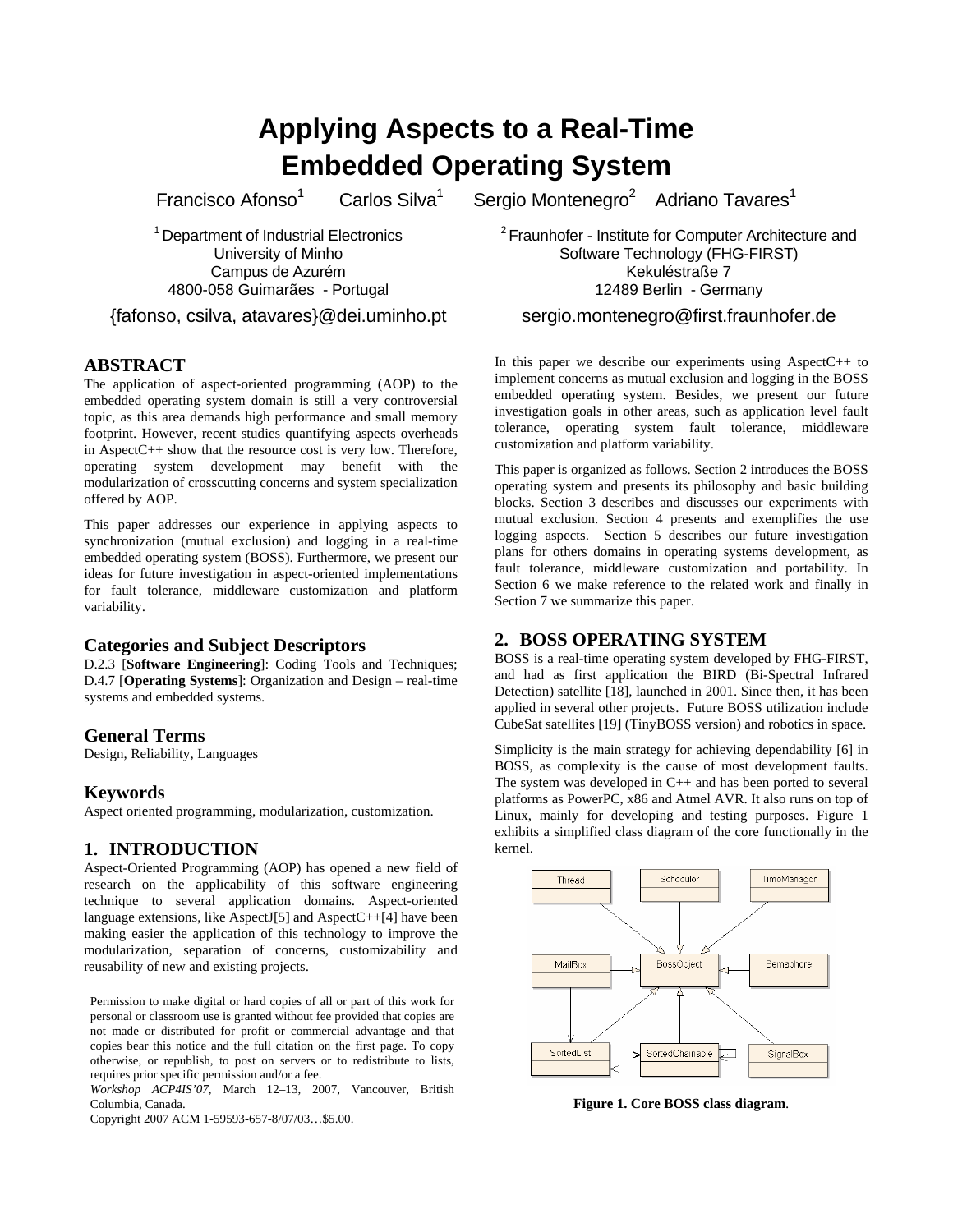BOSS was designed to support fault tolerance in applications with hardware redundancy by including a middleware which carries out transparent communications between nodes, using the publisher-subscriber protocol.

#### **3. ASPECTS FOR MUTUAL EXCLUSION**

Operating systems use several mechanisms to achieve mutual exclusion between processes/threads and interrupt handling routines in executing critical sections of code, like disabling interrupts, disabling dispatch, using spin locks and semaphores. Generally the functions and methods that implement mutual exclusion are spread throughout the operating system code.

In the BOSS operating system, the most used mechanisms for mutual exclusion are disabling interrupts and disabling dispatch. These concepts are applied in building most operating system core functionality as signal boxes, mail boxes and even semaphores.

Our approach was to treat mutual exclusion as a separate concern and implement it using aspects. Figure 2 shows an example of the original implementation of the MailBox send method, and Figure 3 presents the created aspect code for disabling dispatch.

```
#define THREAD_ATOMAR \ 
                    scheduler.disableDispatch(); 
#define THREAD_ATOMAREND \ 
                    scheduler.enableDispatch(); 
void MailBox::send(SortedChainable* message) { 
     THREAD_ATOMAR { 
         messages.append(message); 
         if(suspendedReceiver != 0) 
             suspendedReceiver->resume(); 
         suspendedReceiver = 0; 
     } THREAD_ATOMAREND; 
}
```
**Figure 2. MaiBox send implementation.** 

```
aspect ThreadAtomar { 
  pointcut critical () = 
   execution("% MailBox::send(...)") ||
    execution("% MailBox::receive_in(...)") ||
     execution( 
         "% SortedList::getRemoveFirst(...)") || 
     execution ("% SortedList::find(...)") || 
   execution ("% SortedList::remove(...)")
   execution ("% SortedList::insert(...)")
    execution ("% SortedList::append(...)")
    execution ("% Semaphore::enter_in(...)")
   execution ("% Semaphore::leave_in(...)")
    execution ("% SignalBox::get_in(...)") ;
  advice critical () : before() { 
      scheduler.disableDispatch(); 
   } 
  advice critical () : after() { 
     scheduler.enableDispatch();
   } 
   advice execution("% SignalBox::get_in(...)"): 
       order ("ThreadAtomar","InterruptAtomar"); 
};
```
**Figure 3. ThreadAtomar aspect.** 

The disable dispatch mechanism only prevents concurrent access by threads. As shown in Figure 3, for the method get\_in of the SignalBox class, a second aspect is applied to avoid concurrent access between threads and interrupt handling routines. The order advice declaration defines that the ThreadAtomar aspect has precedence over the InterruptAtomar aspect, not shown in this figure.

Besides disabling interrupts and dispatches, BOSS uses semaphores (mutexes) to protect critical code in other kernel classes, as the NameServer and Message classes. In this case, the separation of this semaphore code to an aspect is similar to the presented so far, but it includes a data member introduction of a private semaphore for each class it protects.

The application of the aspect-oriented version for mutual exclusion gives as advantage the separation of this concern from the basic system functionality. It makes easier for the programmer to understand where each mechanism is applied and to modify its application. The bigger the system is, the greater the benefits are. A minor disadvantage is that sometimes a refactoring in the operating system code is needed, usually by creating a new method exposing the critical section.

The performance and memory footprint of the implementations described in this section were evaluated using AspectC++ version 1.0pre3 and gcc version 3.4.2 in a Pentium computer. AOP and non-AOP versions were compiled under various degrees of optimization, and the final executable code was analyzed and compared. For optimization levels –O2 and –O3, the performance is supposed to be the same, as an identical code is generated. Regarding memory consumption, for optimization levels –O2 and –O3 the AOP version presented the same code size and an increase of 4 bytes in the .bss section for each aspect. Based on these results, we conclude that no significant cost is introduced with the AOP implementation.

# **4. ASPECTS FOR LOGGING**

Logging is an essential mechanism for code validation and debugging, both at the operating system and at the application level. In its simplest form, it may consist of applying printfs in selected points of the code, guarded by ifdefs or if clauses for selective activation. More elaborated logging mechanisms rely on memory or file system storage.

The application of aspect-oriented programming to the logging domain seems to be both intuitive and practical. Several logging aspects can be created, covering distinct objectives, and they can be composed at compile time accordingly. The clear advantage is separating the logging code from the operating system code, and so each developer may own a proper set of logging aspects that do not interfere with other developer's code and that can be easily adapted to a new operating system release.

As an example, a logging aspect for tracing thread activities is shown in Figures 4 and 5. The LogManager class defines procedures for writing data to an internal memory buffer in ASCII format, using similar input format as printf. The printIt method sends the collected data to the display or to a serial interface.

The ThreadLogging aspect inherits from the LogManager class. As each aspect in AspectC++ will be implemented by a singleton object, only one instance of the memory buffer will be used by all threads. This aspect uses function execution joinpoints and so it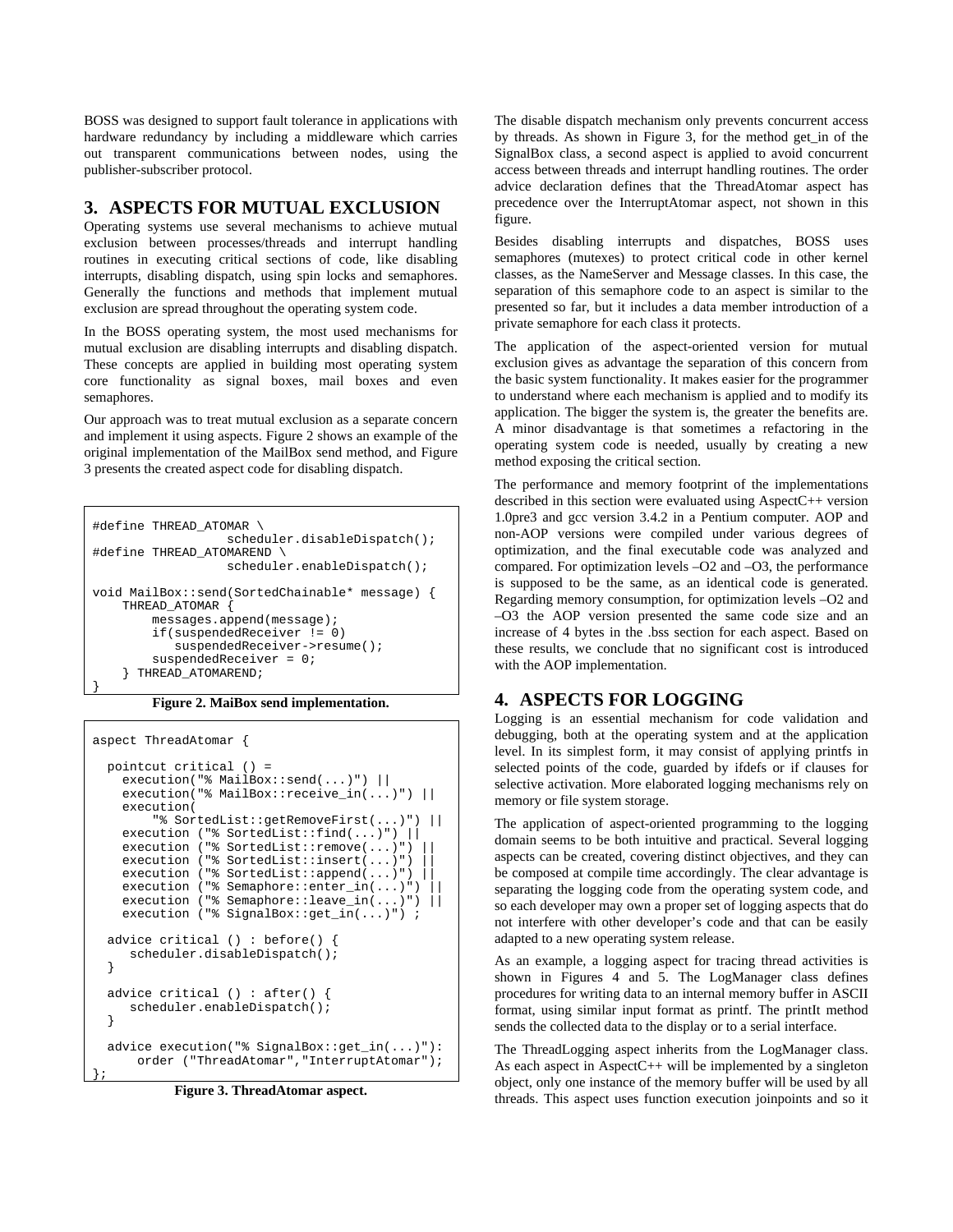will be weaved into the operating system code. Usually the OS code is compiled into a library and this library is linked to the application code. In this example, the only modification required in the application code is to call the printIt method of the ThreadLogging aspect at the end of the logging session, by executing: ThreadLogging::aspect\_of()->printIt(). As an option, the application code can also use the logging functionality calling the write or writeTimeEvent functions.

```
class LogManager { 
   static const int BUFFERSIZE = 10000; 
   char logBuffer[BUFFERSIZE]; 
   char * bufferPtr; 
public: 
  LogManager() { init(); }
   void init(); 
   void write(const char * fmt, ...); 
   void writeTimeEvent(const char * fmt, ...); 
   void printIt(void); 
};
```
**Figure 4. LogManager class.** 

```
aspect ThreadLogging: public LogManager { 
  pointcut log1 () = 
   execution ("% Thread::restart(...)") ||
   execution ("% Thread::exit(...)") ||
   execution ("% Thread::resume(...)");
   advice log1 () : before() { 
      writeTimeEvent("before %s target=%s", 
                        JoinPoint::signature(), 
                        tjp->target()->myName); 
   } 
  pointcut log2 (Time tm) = args(tm) && 
    execution ("% Thread::suspendUntil(...)");
  advice log2 (tm) : before(Time tm) { 
     writeTimeEvent("before %s until=%ld 
                      target=%s", 
                      JoinPoint::signature(), tm, 
                      tjp->target()->myName); 
    } 
};
```
**Figure 5. ThreadLogging aspect.**

The utilization of aspects for logging can take advantage of the big variety of pointcut functions provided by AspectC++, specially the cflow, within and target functions. By using aspects, selective logging is easy to implement, allowing activation only in specific contexts and scopes.

A limitation in aspect-oriented logging is the inability to place logs in specific points inside a method, or to log internal variables. To overcome these limitations some refactoring may be needed, as the one discussed in Section 3.

The logging aspects were not submitted to performance comparisons to non-AOP versions, because both types of logging will influence the performance and memory footprint of the operating system, and are not supposed to remain in the final version.

#### **5. FUTURE INVESTIGATION**

Besides the application of aspects in the separation of concerns in basic operating system functionality, as presented for mutual exclusion and logging, we can envision its use for a broader

specialization, namely in the domain of fault tolerance, middleware customization and platform variability.

The following sections discuss our proposal for future investigation of aspect application in these domains, using the BOSS operating system as test bed.

# **5.1 Application Fault Tolerance**

The main objective of our research is providing support for application level fault tolerance by the operating system and middleware. Fault tolerance is usually achieved by redundancy and diversity. Hardware redundancy and software diversity are the most common techniques for increasing system reliability, but several other techniques may be applied, as time redundancy (task re-execution), information redundancy (correction codes) and data diversity (data re-expression).

Several FT strategies have been proposed and applied in the last 30 years. Some are effective only against transient faults, like hardware transient faults caused by electromagnetic radiation; others can deal with permanent software faults like Recovery Blocks (RB) [20], Distributed Recovery Blocks (DRB) [13] and N-Version Programming (NVP) [7].

Our approach is to provide a framework at the operating system/middleware level that makes possible the implementation of a wide variety of fault tolerant strategies, at the application level, with maximum transparency. For this purpose, a FT framework was developed and integrated to the BOSS operating system [1][2]. Figure 6 contains a simplified class diagram showing its basic classes.



**Figure 6. Fault tolerant framework class diagram.**

A fault tolerant thread must inherit from FTThread and define an FTStrategy object which will implement the fault tolerant functionality. Some strategies, like DRB, involve message exchanges and coordination between multiples nodes, for defining roles, initializing global state and communicating results. All this work is performed by the middleware, but some specific procedures must be defined by the application, as for instance, the acceptance test in RB and DRB. The degree of transparency depends on the strategy selection and configuration. The VoterThread class is used in NVP to select the correct response among the NVP threads.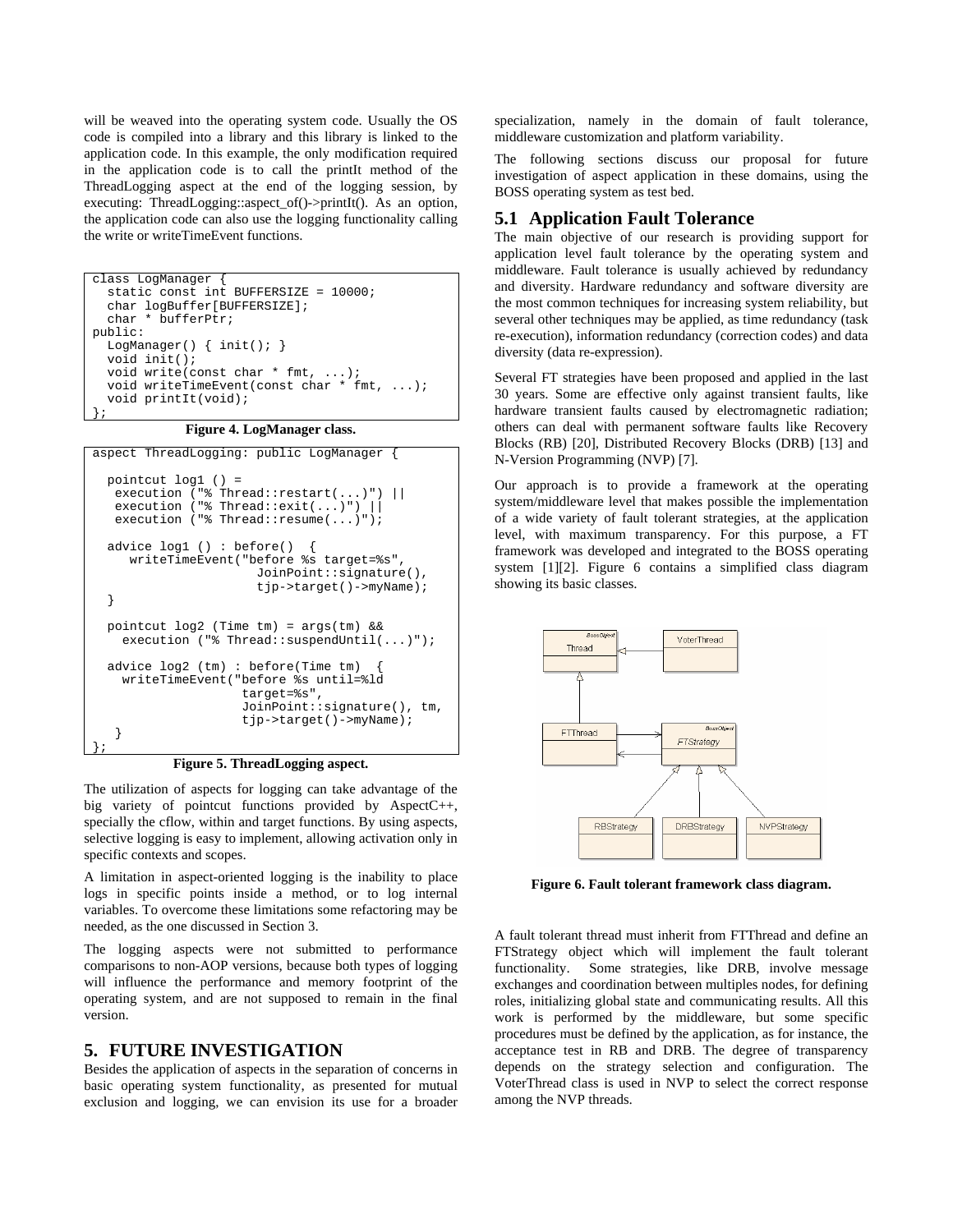Our goal is to develop an aspect-oriented version of the framework and compare it with the current implementation, with regard to modularization, maintainability, performance and memory footprint.

#### **5.2 Operating System Fault Tolerance**

Another objective of our research is to provide fault tolerance to the operating system kernel itself. As already pointed out in the previous section, fault tolerance always requires some form of redundancy. This usually reflects in resource costs, as memory size or run-time overhead. Therefore, the application of fault tolerance to the operating system is normally avoided, as performance and memory footprint are of vital importance to the embedded system. However, for systems demanding high levels of dependability, as space or safe-critical applications, the implementation of mechanisms for fault tolerance in the operating system can be of great importance.

Our approach to provide fault tolerance to the operating system is the application of fault containment wrappers, as described in [21], where reflection techniques were used. As this study suggests, predicates, or invariants, can be established for each functional class in the operating system.

As a simple example, Figure 7 shows an aspect for checking the semaphore correct operation. For each execution of the semaphore primitives enter or leave a separate counter is incremented. With this additional information and the original value of the counter attribute of the Semaphore class, which represents the number of resources available, the advice code can verify if there is a discrepancy in the actual value of the counter variable.

```
aspect SemaphoreErrorDetection{ 
   advice "Semaphore": int initialCounter; 
   advice "Semaphore": int enterCounter; 
   advice "Semaphore": int leaveCounter; 
   advice construction("Semaphore"): after(){ 
     tjp->target()->initialCounter = 
                          tjp->target()->counter; 
     tjp->target()->enterCounter = 0; 
     tjp->target()->leaveCounter = 0; 
   } 
   advice execution("% Semaphore::enter(...)") : 
              before() { 
      int calculatedCounter = 
                 tjp->target()->initialCounter 
               - tjp->target()->enterCounter 
               + tjp->target()->leaveCounter; 
      if(tjp->target()->counter != 
         calculatedCounter){ 
         // doesErrorHandling(); 
 } 
      tjp->target()->enterCounter += 1; 
   } 
   advice execution("% Semaphore::leave(...)") : 
              before() { 
      // same as above for the enter primitive 
     1/ ...
      tjp->target()->leaveCounter += 1; 
   } 
};
```
**Figure 7. Aspect for semaphore error detection.**

#### **5.3 Middleware Customization**

The BOSS operating system includes a middleware layer to allow local and external message communication transparently, using a publish-subscriber protocol. The main classes involved with this functionality are presented in Figure 8.



**Figure 8. Middleware class diagram.**

The Message class is the basic means of communication. It can be used directly or through other support classes like the Incomming-MessageAdministrator class. The MiddleWareReceiver class implements the basic procedures for sending and receiving messages based on its NameServer functionalities, registering destination messages and its respective subjects. The real communication is implemented by a support thread, represented in Figure 8 by the UDPReceiver thread.

We intend to explore aspect-oriented solutions to the middleware customization, such as network selection (e.g. Ethernet or, CAN), model selection (e.g. point-to-point or broadcast), marshalling configuration, and even some fault tolerance techniques at the communication level (e.g. message duplication, fault detection and retransmission).

The application of AOP to middleware customization seems to be promising, because of the high degree of configurability involved. In this domain, the aspect composition may be clearer and less prone to errors than common solutions based on ifdefs or hooks.

# **5.4 Platform Variability**

Extending the application of aspect-oriented development in operating systems, we propose the study of AOP techniques for facilitating the portability for different hardware environments.

As mentioned in Section 2, the BOSS operating system was ported to several platforms and we plan to experiment if the use of AOP for weaving hardware dependent functionality would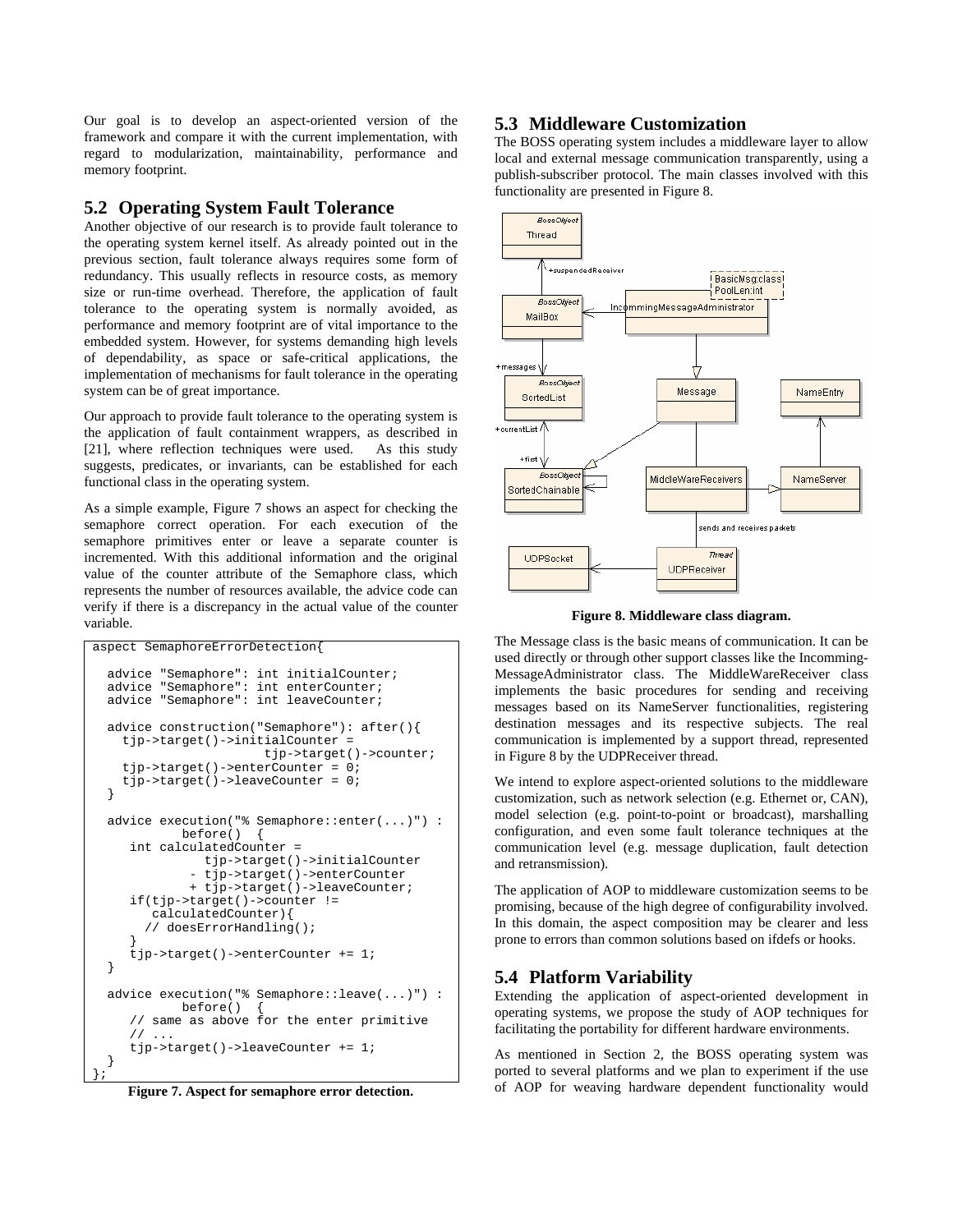improve the system maintainability without compromising its performance.

#### **6. RELATED WORK**

Aspect-oriented implementations in interrupt synchronization concerns have been well described for PURE [16], CIAO[14] and eCos[15] operating systems. The work on eCos[15] concluded that the application of AspectC $++$  for interrupt synchronization and kernel instrumentation did not incur in a significant increase in code size (0.9%), and even improved the run-time performance (1%).

The advantages of using AOP for program instrumentation, including debugging, profiling and run-time monitoring, were discussed in [17].

The work on [9] proposed the use of aspect-orientation to distribution, timeliness and dependability domains, giving some examples based on a CORBA application. Aspects were also proposed for improving the performance of existing faulttolerance systems, like FT-CORBA [22], but very few works used aspects to implement the FT functionality, as described in [3]. In fact some researchers are skeptical about the use of AOP for distributed computing, as concurrency control and failure management [12]. Our future investigation in that domain aims to give some contribution to that debate, but focusing in the field of embedded systems.

Middleware specialization and customization with AOP is being applied with good results in large scale middleware as CORBA [10] [8] and ACE [11].

# **7. SUMMARY AND FUTURE WORK**

This paper describes our work with the implementation of aspectoriented modules for supporting mutual exclusion and logging to the BOSS operating system. The main advantages and weaknesses of this approach were presented for each case, as for example, the need of refactoring in the base code.

Our future work, already described with some detail in Section 5, include the use of AOP for fault tolerance support at the application level and for the operating system itself, and for middleware and platform specialization.

#### **8. ACKNOWLEDGMENTS**

This work has been supported by the Portuguese Foundation for Science and Technology.

# **9. REFERENCES**

- [1] Afonso, F., Silva C., Montenegro S. and Tavares A. Middleware Fault Tolerance Support for the BOSS Embedded Operating System. *In Proceedings of the International Workshop on Intelligent Solutions in Embedded Systems- WISES*, Vienna, Austria, 2006.
- [2] Afonso, F., Silva C., Montenegro S. and Tavares A. Implementation of Middleware Fault Tolerant Support for Real-Time Embedded Applications, *In Proceedings Work-inprogress Session of the 18th Euromicro Conference on Real-Time Systems- ECRTS*, Dresden, Germany, 2006.
- [3] Alexandersson, R., Ohman, P., and Ivarson, M. Aspect Oriented Software Implemented Node Level Fault Tolerance. *In Proceedings of the 9th IASTED International Conference on Software Engineering and Applications -SEA*, Phoenix, Arizona, USA, 2005.
- [4] AspectC++ project homepage: http://www.aspectc.org
- [5] AspectJ project homepage: http://eclipse.org/aspectj/
- [6] Avizienis, A., Laprie, J.-C., and Randell, B. Fundamental Concepts of Dependability. *Technical Report 739*, Department of Computing Science, University of Newcastle upon Tyne, 2001.
- [7] Chen, L., and Avizienis, A. N-Version Programming: A Fault-Tolerance Approach to Reliability of Software Operation. *In Proceedings of FTCS-8*, pp. 3-9, Toulouse, France, 1978.
- [8] Colyer A., and Clement A. Large-scale AOSD for Middleware. *In Proceedings of the 3rd International Conference on Aspect-oriented Software Development,*  Lancaster, UK, pp. 56-65, 2004.
- [9] Gal, A., Spinczyk, O., and. S-Preikschat, W. On Aspect-Orientation in Distributed Real-time Dependable Systems. *In Proceedings of the Seventh International Workshop on Object-Oriented Real-Time Dependable Systems - WORD*S, pp. 261-267, 2002.
- [10] Hunleth, F., Cytron R., and Gril C. Building Customizable Middleware Using Aspect Oriented Programming. *In Proceedings of Workshop on Advances in Separation of Concerns on Object-Oriented Systems - OOPSLA*, Tampa Bay, Florida, USA, 2001.
- [11] Kaul, D., and Gokhale, A. Middleware Specialization Using Aspect Oriented Programming. *In Proceedings of the 44th Annual Southeast Regional Conference*, Melbourne, Florida, USA, pp. 319-324 2006.
- [12] Kienzle J., and Guerraoui, R. AOP: Does it Make Sense? The Case of Concurrency and Failures. *In Proceedings of the 16th European Conference on Object Oriented Programming*, pp. 37-61, 2002.
- [13] Kim, K., and Welch, O. Distributed Execution of Recovery Blocks: An Approach for Uniform Treatment of Hardware and Software Faults in Real-Time Applications. *IEEE Transactions on Computers*, vol. 38, Nº 5, pp. 626-636, 1989.
- [14] Lohmann, D., Spinczyk, O., and S-Preikschat, W. On the Configuration of Non-functional Properties in Operating System Product Lines. *In Proceedings of 4th AOSD Workshop on Aspects, Components and Patterns for Infrastructure Software- ACP4IS*, pp. 19-25, 2005.
- [15] Lohmann D. et al. A Quantitative Analysis of Aspects in the eCos Kernel. *In Proceedings of EusoSys2006*, Leuven, Belgium, 2006.
- [16] Mahrenholz, D., Spinczyk, O., Gal, A., and S-Preikschat, W. An Aspect-Oriented Implementation of Interrupt Synchronization in the PURE Operating System Family. *In Proceedings of 5th Workshop on Object Orientation and Operating Systems - ECOOP*, pp. 49-54, Malaga, Spain, 2002.